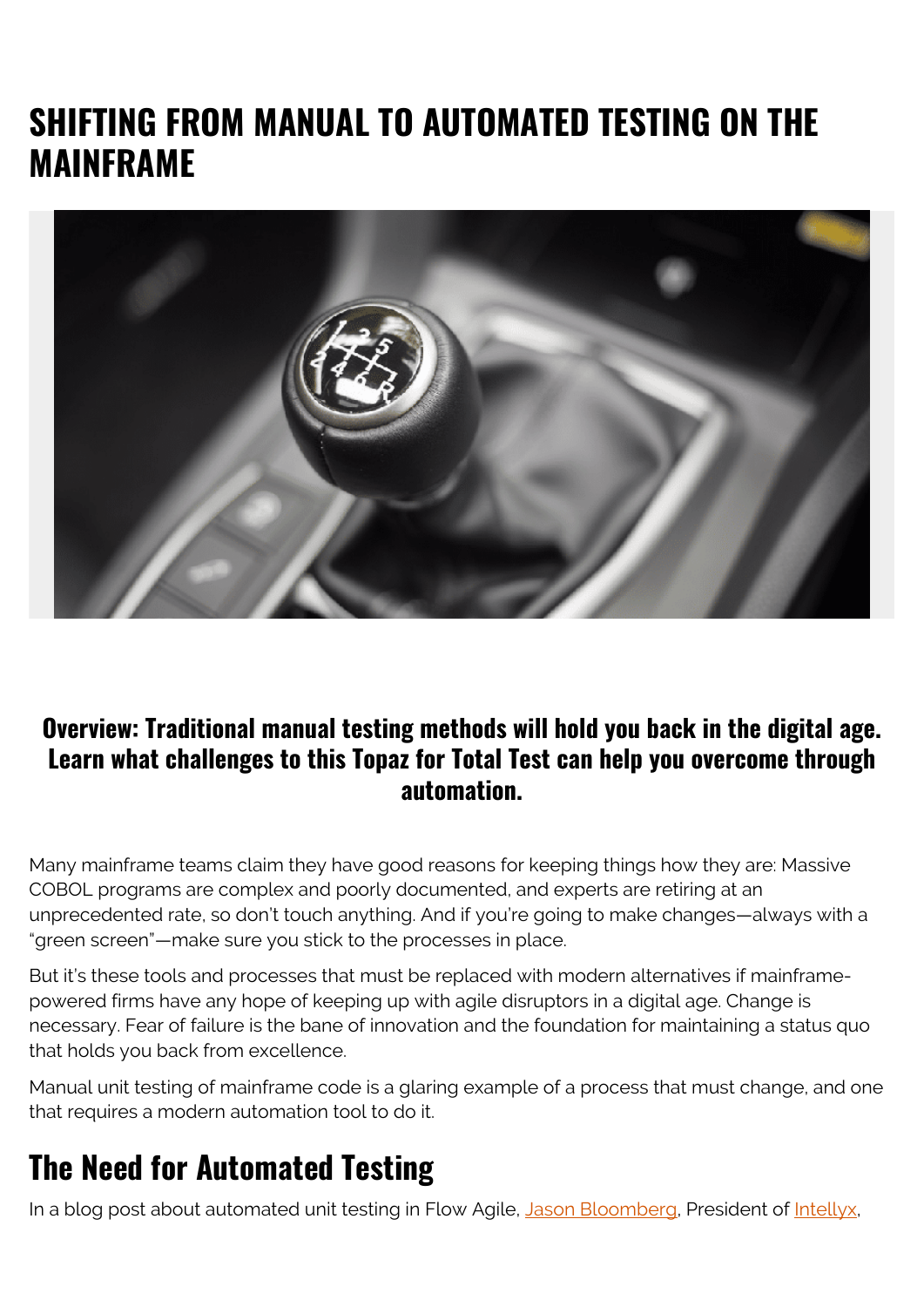writes, "Team members should be focusing on delivering business value, not on the intricacies of manual testing, or the complexities of testing across environments. Everybody knows that testing is essential, but it certainly doesn't have to be manual."

Manually creating and executing tests is labor-intensive and inefficient. It slows down the development process, which is why many developers forego a process like unit testing or "finish" before completing it. The result is lower-quality code.

As the mainframe continues to support growing customer-facing innovation, there's an urgency to increase unit testing, and it can't happen manually. It requires automating unit test creation and execution.

Compuware Topaz for Total Test helps you achieve mainframe DevOps success by:

- Automating the creation and execution of mainframe unit tests
- Validating code changes immediately
- Maintaining the quality of the codebase
- Leveraging integrations with leading cross-platform DevOps and Compuware tools for continuous code quality management and Continuous Integration/Continuous Delivery

Here, we'll dive into some of the key problems with unit testing today and look at how Topaz for Total Test helps you overcome them.

# **Key Problems with Unit Testing Today**

Through Topaz for Total Test, we've introduced an innovative automated testing approach that helps mainframe teams accelerate development cycles and rest assured code changes won't negatively impact another part of a program. The following are some of the big problems we've designed Topaz for Total Test to solve.

# **Limited Visibility into COBOL Programs**

With Topaz for Total Test, you can verify when data is written to QSAM, VSAM, DB2 or IMS. Generally, the program calculates some type of update to be written to a report in a QSAM or VSAM file or updates a DB2 or IMS Database. The ability to verify this data at the field level provides great visibility into the program. If the expected values are not being written into these items, you know that something changed in the program, since the data used by the program hasn't changed because virtualized data (also known as data stubs) is used. The last step is to verify if the program is incorrect or if the expected value is incorrect; in either case, an update is required.

| CodeCoverage   naster @<br>Overview Issues Measures Code Activity Administration . |                          |
|------------------------------------------------------------------------------------|--------------------------|
| Quality Gate Ramed                                                                 |                          |
| Bugs & Vulnerabilities &                                                           |                          |
|                                                                                    |                          |
| 高 Eugs                                                                             | <b>6</b> Vulnerabilities |
|                                                                                    |                          |
| Code Smells [P]                                                                    |                          |
| 2d                                                                                 | 72                       |
| Debt<br>started 19 days ago.                                                       | <b>O</b> Code Smells     |
| Coverage <b>P</b>                                                                  |                          |
|                                                                                    | 86                       |
| $\bigcirc$ 68.0%                                                                   | Unit Tests               |
| Duplications <b>P</b>                                                              |                          |
| 36.5%                                                                              | 10                       |
| Duplications                                                                       | Duplicated Blocks        |
|                                                                                    |                          |

Code coverage results can be fed into **SonarSource SonarQube** to help you understand the scope and effectiveness of your testing as code is promoted toward production. SonarQube dashboards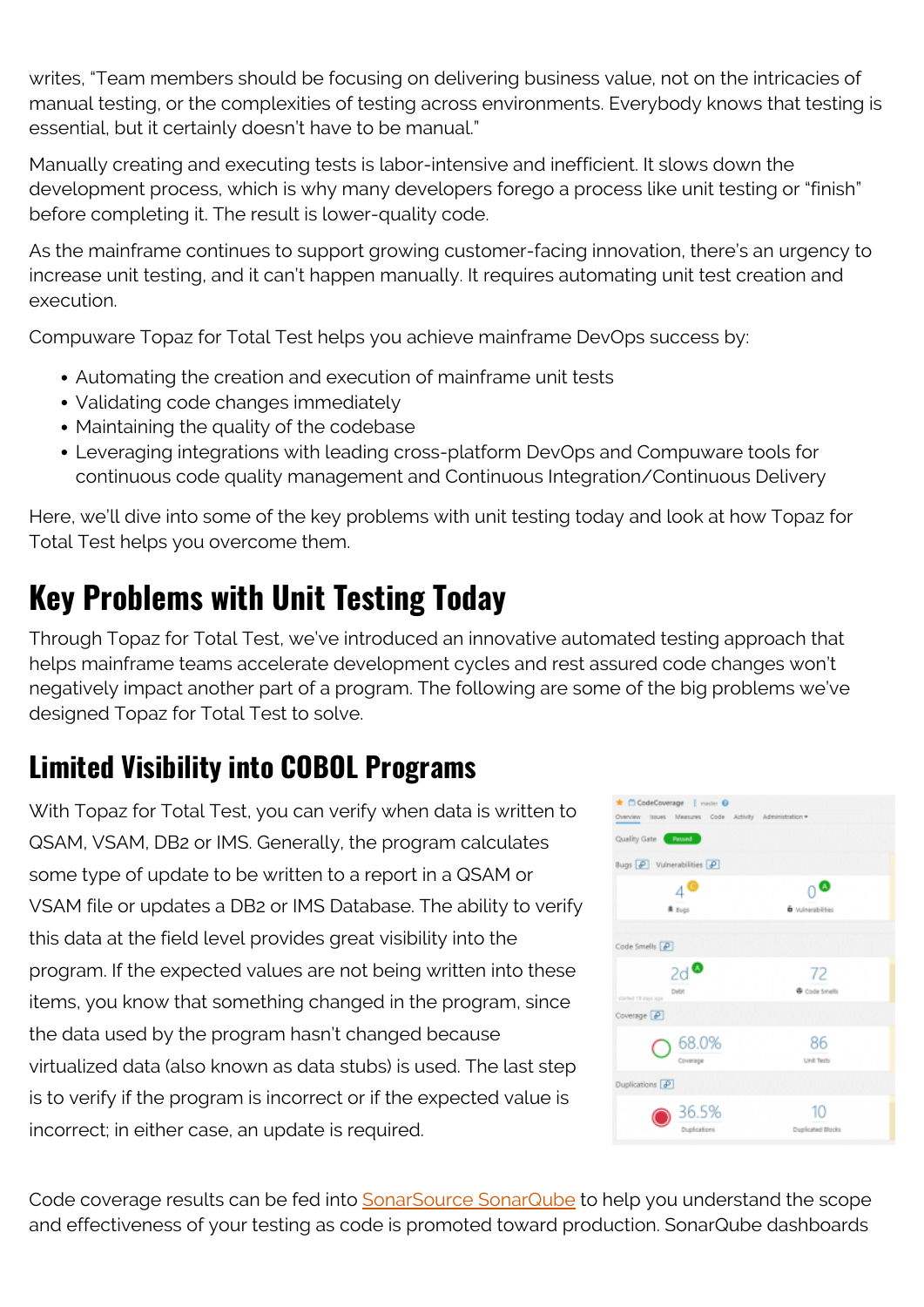display unit testing pass/fail and code coverage results as well as other quality trends. Quality Gates can be defined to determine whether to proceed with the workflow or to fix the code before continuing based on the unit test results.

### **Time-consuming Test Creation**

Topaz for Total Test simplifies test setup and execution on various test systems by automatically generating unit tests and virtualizing program calls and test data access.

From within a Compuware Xpediter debugging session, you can automatically create a unit test in Topaz for Total Test. Necessary test assets, such as virtualized test data and program calls, are generated to help execute the test and can be saved for use in later testing.



#### **Inconsistent Data for Unit Tests**

Instead of requiring you to manually create data, Topaz for Total Test automatically virtualizes Db2 data as well as IMS Batch Message Processing (BMP)/Message Processing Programs (MPP), Batch DL/I, VSAM and QSAM data files, making it easier to execute repeatable tests.

Virtualized program calls eliminate the need to call an actual subprogram or Db2 stored procedure. For IMS BMP/MPP and Batch DL/I, data virtualization also eliminates the need for an IMS system when testing an IMS program, and it eliminates the need to have an IMS database.

Virtualized data moves with unit tests, so tests run independently of data files, meaning you don't have to move data files or tables separately to your test system. The virtualized data can be edited to drive specific test cases.

### **Difficult Sharing and Non-portability of Tests**

Because the virtualized data moves with unit tests, developers can easily execute unit tests across various systems by choosing from a list of target systems with test runners installed. When you